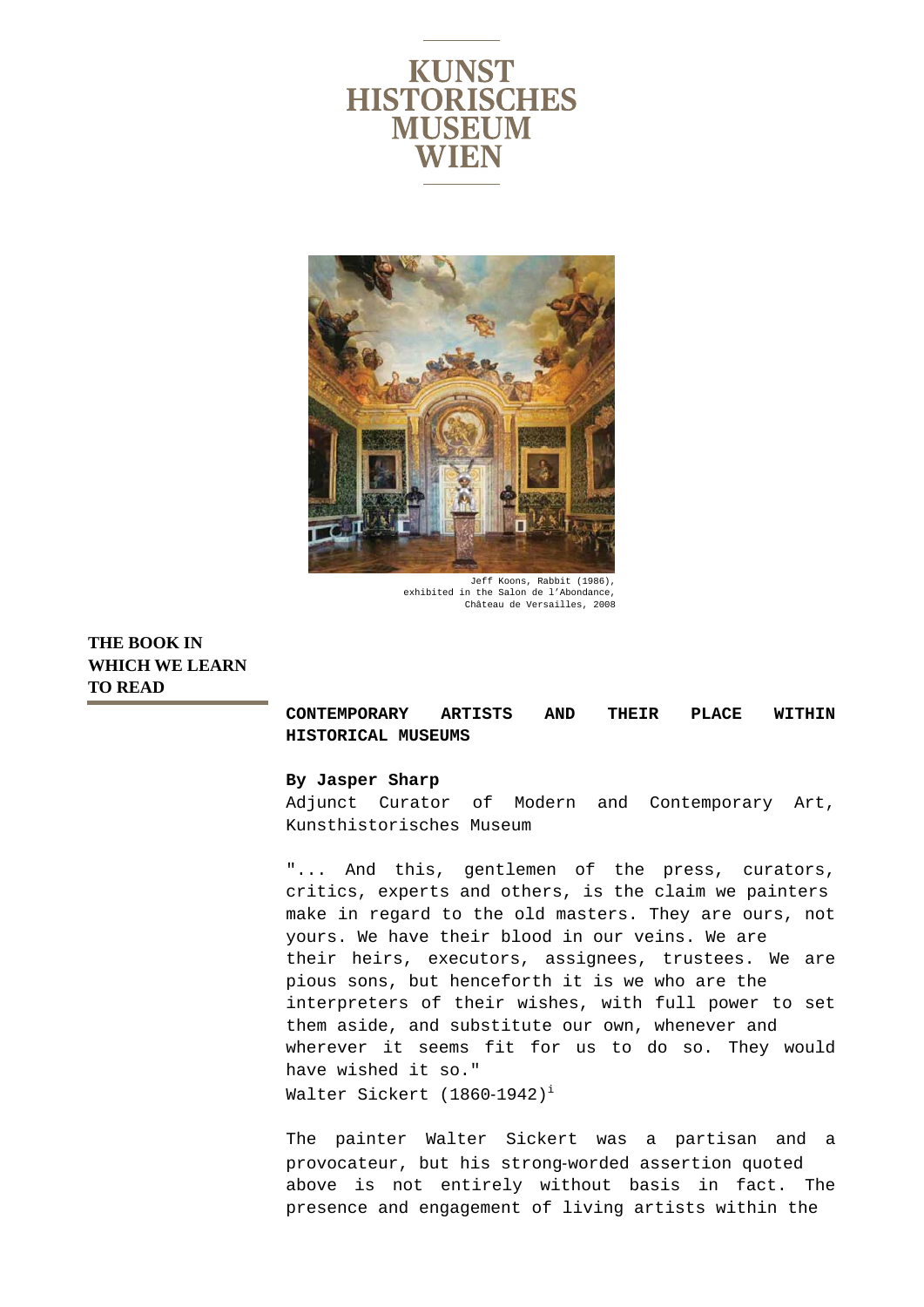

halls and galleries of historical collections has long been taken for granted, since it was primarily for their benefit that many such museums were conceived. When the Museum Central des Arts (today known as the Louvre) opened its doors on August 10, 1793, it did so under the directorship of its first governors, the painters Hubert Robert, Fragonard and Vincent, the sculptor Pajou, and the architect de Wailly. Admission was free, but the museum was opened to the general public for just three days of the ten day week of the new revolutionary calendar. Priority was given on the remaining days to artists, many hundreds of whom took the opportunity to study paintings formerly hidden from view in the private collections of the French royal family and aristocrats who had since fled abroad.

A decade before the Louvre began drawing its first crowds, the imperial picture collection in Vienna had been installed at the Upper Belvedere, the former garden palace of Prince Eugene of Savoy, at the instigation of Empress Maria Theresa. For the first years of its presentation, only academic pupils (and the occasional travelling aristocrat) were granted access to the collection, which was documented in one of the first public catalogues to be compiled according to scholarly criteria.<sup>ii</sup> Over the course of the next century, one great museum after another was founded with the same purpose: to educate, encourage and inspire the contemporary artist. The Rijksmuseum, Amsterdam (1815), the Prado, Madrid (1819), The National Gallery, London (1824), and the Altes Museum, Berlin (1830) each set about collecting and presenting objects which living artists could study. All over Europe, students of art and practising artists were invited to listen in to the conversations that had taken place across the centuries, and indeed to become part of the conversation themselves.<sup>iii</sup>

During the years since the founding of such museums, living artists have continued to make use of them. If nothing else, they provided answers as to how artists of the past had solved certain problems. Sir Herbert Read's 1954 lecture 'The Museum and The Artist'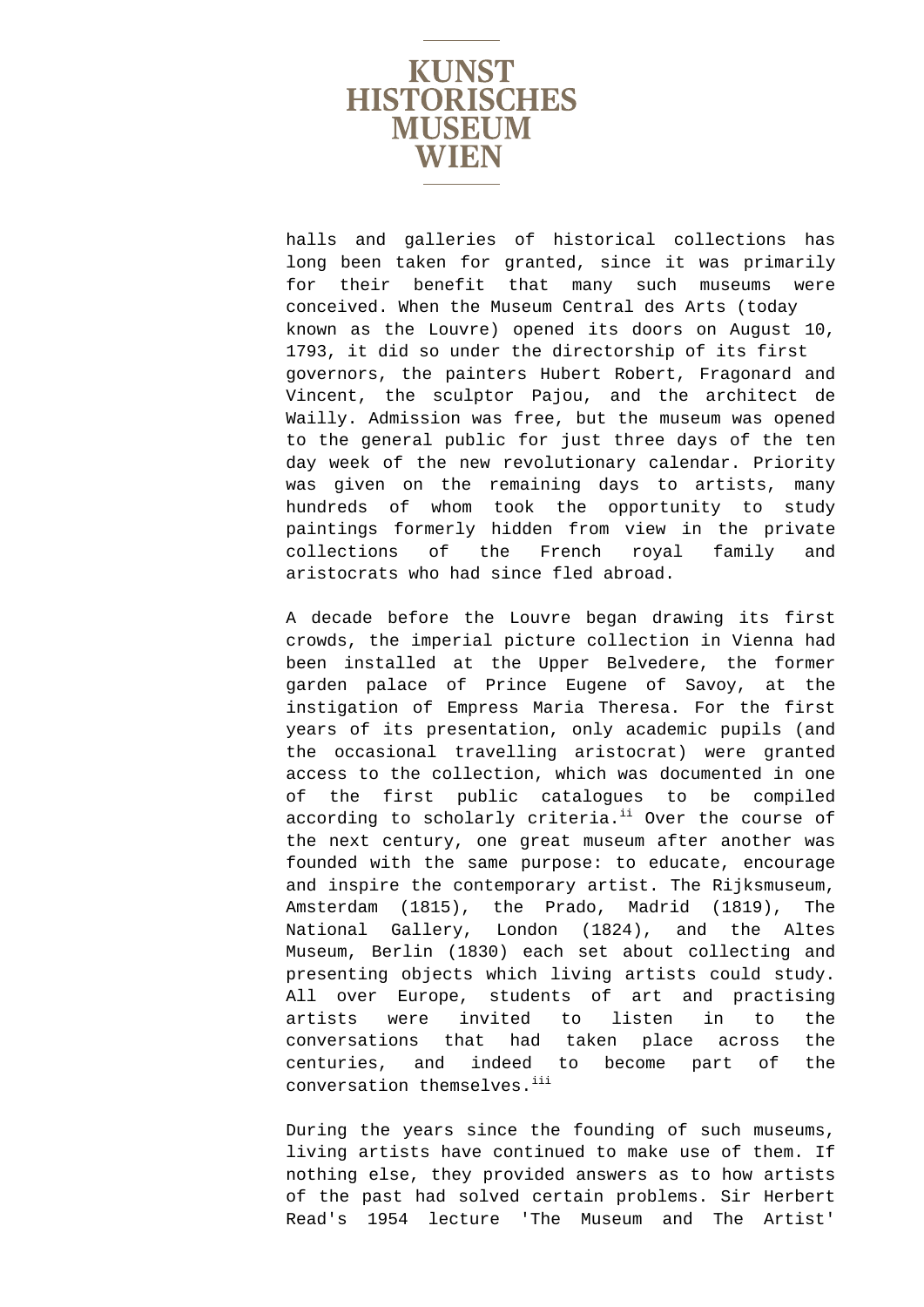

listed a number of specific cases in which museums and their collections had shaped the development of contemporary art: the influence of Japanese prints on Whistler and Gauguin, of Persian miniatures on Matisse, of nonwestern sculpture on Picasso, "all fruitful influences which came from museums."<sup>iv</sup> But such influences were very often tempered by resistance. Cezanne famously referred to the Louvre as "the book in which we learn to read", but it is the subsequent, less often cited part of his statement which is perhaps more revealing. "We must not be content to memorise the beautiful formulas of our illustrious predecessors. Let us get out and study beautiful nature. Let us try to discover her spirit. Let us express ourselves according to our own temperaments. $"$ 

His contemporary Pissarro went further, describing the Louvre as a graveyard of art and insisting that it should be burnt to the ground. The Italian Futurists, had he lived long enough to know them, would have gladly helped him find the fuel. Whether or not he was serious, this was just one example of many repeated attempts on the part of artists to annihilate tradition and dismantle what they perceived to be the cult of the past. In words attributed to the 18th century painter Sir Joshua Reynolds, the Old Masters were both "models to  $imitate...$  and rivals with whom to contend". $v^i$  In a National Gallery catalogue essay titled 'Remembrance of Art Past', Robert Rosenblum attempted to rationalise such arguments. "Of the abiding myths about modern art, one of the most stubborn would tell us that artists of the last two centuries kept unburdening themselves of the past, hoping forever to wipe their eyes clean of history. Like many grand generalisations, this one is both true and false and something in between. If the history of modern art is taken to begin with such masters as David and Goya who, born in the mid-eighteenth century, responded to the irreversible upheavals that marked the next revolutionary decades, then this precarious balance between respecting and destroying tradition is at the very roots of our heritage. "Vii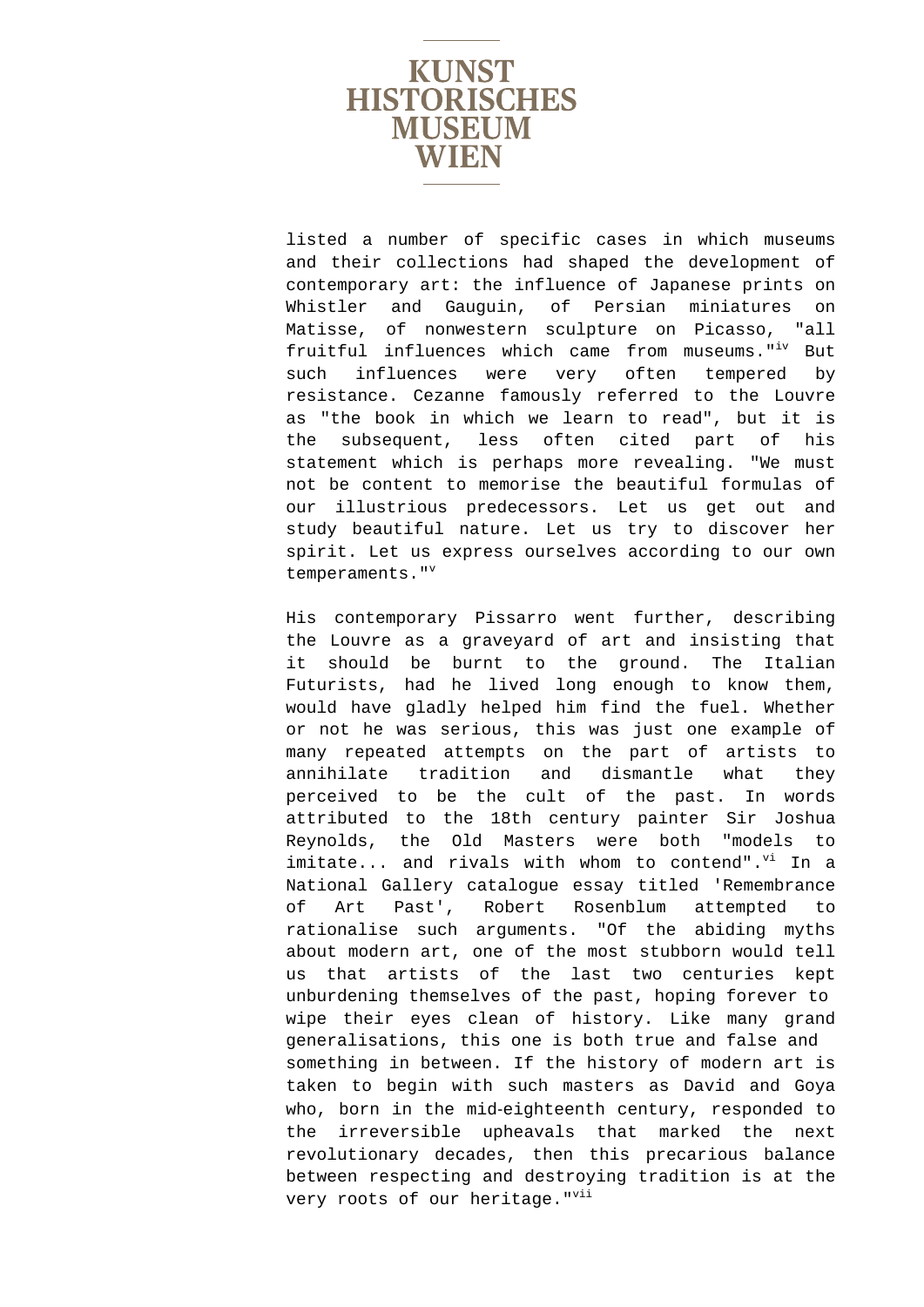

Some of the greatest artists of the twentieth century were content to mock historical museums while simultaneoulsy absorbing and appropriating from them with ironic detachment and a certain promiscuous abandon. But as Rosenblum points out, the revolutions of modern art faced backwards every bit as much as forwards. "Picasso, once heralding everything new in the twentieth century, has slowly been transformed into the guardian of the past, as we discover that his terrorist attacks on tradition turn out to be a way of rejuvenating, not destroying, our heritage, even preserving for us the conventional subject hierarchies of ambitious figure paintings, ideal nudes, portraiture, landscape and still-life."Viii

Tucked into the middle of that last sentence is a word which has come to define the complex relationship between living artists and the history of art: tradition. That which is passed down from one generation to the next, and, should it be judged to remain relevant, to successive generations beyond. It is a common instinct within human nature to develop a certain antipathy towards that which one has been taught to admire. In his catalogue foreword to the 1980 exhibition that presented some of his favourite works from the collection of The National Gallery in London, the American painter R.B. Kitaj felt it necessary to explain his selection of several Post‐Impressionist works from the museum's holdings. "Maybe the very freshness of depiction of those men from 1890 has been too attractive to too many millions of people for our art to stomach. We have been brought up to cherish doing our own thing and our ideologues have insisted on a primacy of the one against the many."<sup>ix</sup> Kitaj was an admirer of the poet T.S. Eliot, whose own thoughts on the subject were published in a 1919 essay titled 'Tradition and the Individual Talent'. In it Eliot endorses the indispensability of tradition, while acknowledging its inherent troublesomeness.<sup>x</sup>

Many artists through the ages have proclaimed themselves to be against tradition, by which they mean the art of the past. As has been often pointed out, the difference is between those who have studied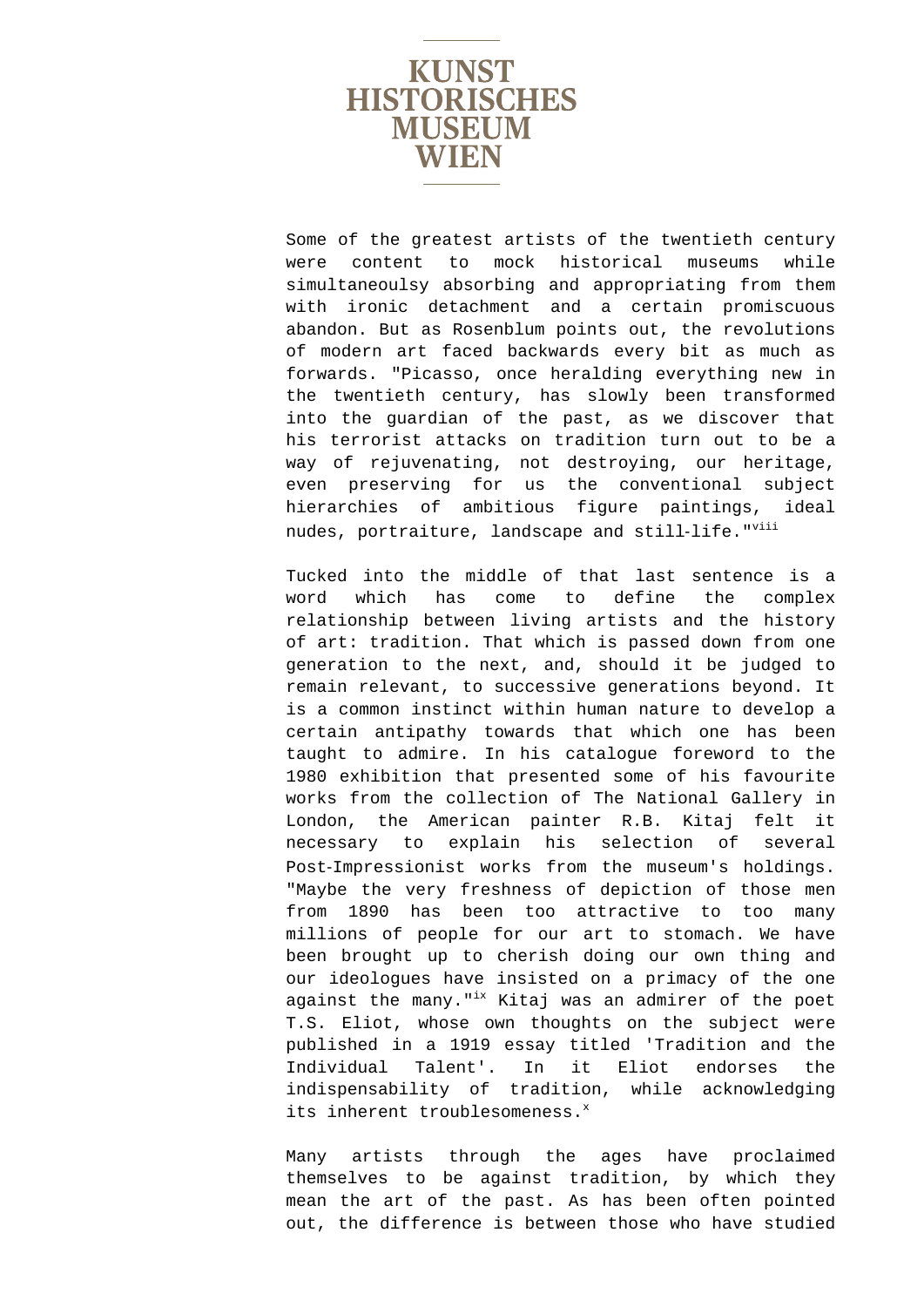

the past and need to unburden themselves from it in order to find new means of expression, and those who have refused or failed to learn from it and are therefore likely simply to repeat it or to register forms of hollow protest. It certain cases it is more a question of semantics: artists have spoken out against tradition when in fact what they mean to attack is academicism, and its lifeless, inevitable predictability. In a recent article for the art magazine Frieze, Vivian Rehberg sought to unpick the stigmatisation of tradition. "Despite contemporary art's current, well‐documented fascination with history and with the art‐historical past, the word 'tradition' – which stands for conservative style and value, not to mention the threat of 'traditional modes of representation' – has been nearly thoroughly evacuated from present practice and discourse... It is a truism that there is nothing new under the sun, in art or elsewhere – the word 'new' is as outmoded as the word 'tradition' – but what is the point of mining the past if not to tell us something significant and potentially useful about the present, and to allow us to realize our roles as agents within it? The urgency of historical work, whether undertaken by artists or by historians, lies here." $x$ <sup>i</sup>

The educational-academic role prescribed to historical museums by their founders, and the nature of the relationship between those museums and living artists, have become increasingly ambiguous over time as the institutions and their collections become ever more gradually removed from the present day. The points in time at which their collections suddenly stop ‐ 1848 in the case of the Louvre, for example, or 1900 in the case of The National Gallery, London ‐ drift further away from us with each new year that passes. As a result, museums that no longer collect the work of artists practising today, or indeed of several generations before them, are having to rethink the way in which they engage with living artists.

The most direct and confrontational means to create a visual dialogue between the art of different periods is arguably that adopted in recent years by the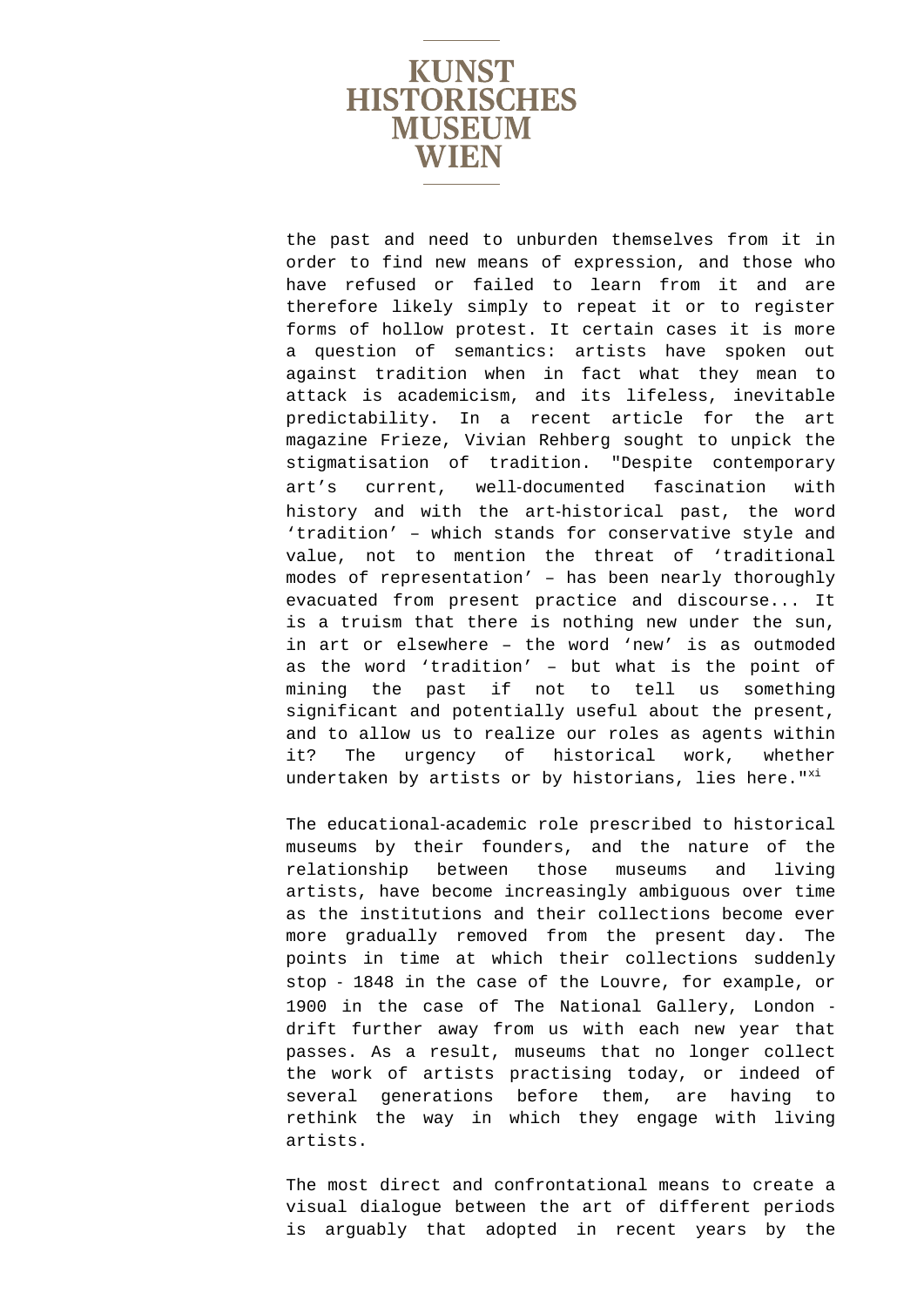

Château de Versailles. Under the directorship of Jean‐Jacques Aillagon, the Château has provoked howls of protest from what is dismisses as 'a conservative minority' for its placement of large, sculptural works by celebrated international contemporary artists within the former royal quarters and gardens. Two of the first artists to be selected, Jeff Koons and Takashi Murakami, are among the most marketed and high‐profile of their generation. "The presence of contemporary artworks in an historical setting", argues Aillagon, "awakens the glance of the visitor who passes through the royal rooms. It makes him reflect on the perenniality of the artistic experiment, on the relations that the artists of today maintain with the artists of yesterday. It also allows the visitor to become more committed to what he sees and to avoid this terrible disease often seen in museums and in monuments, which is the lethargy of the glance."<sup>xii</sup> Certainly in the case of Murakami, the press did not agree and unleashed a barrage of withering criticism. The artist made a run for the high ground, suggesting that contemporary art "is difficult to decipher for visitors who lack the necessary knowledge and references. "xiii

Whether or not there was any failure on the part of the visitors, the Château, or the artists and their capacity to engage with their historic surroundings, the exhibitions have successfully delivered two things that are precious to any cultural institution these days: attention and audience. More than a quarter of a million people are said to have visited Koons' exhibition within its first two months, a huge increase on normal figures. A similar leap in attendance was recorded at Amsterdam's Rijksmuseum, and more recently at the Palazzo Vecchio in Florence, during those institutions' similarly flamboyant presentation of Damian Hirst's diamond‐encrusted skull entitled For the Love of God. Shock, a commodity in which many of the Old Masters very knowingly traded, has in certain cases become an important part of the strategy to link them with the artists of today.

Other historical museums have chosen to adopt a more nuanced approach in their engagement with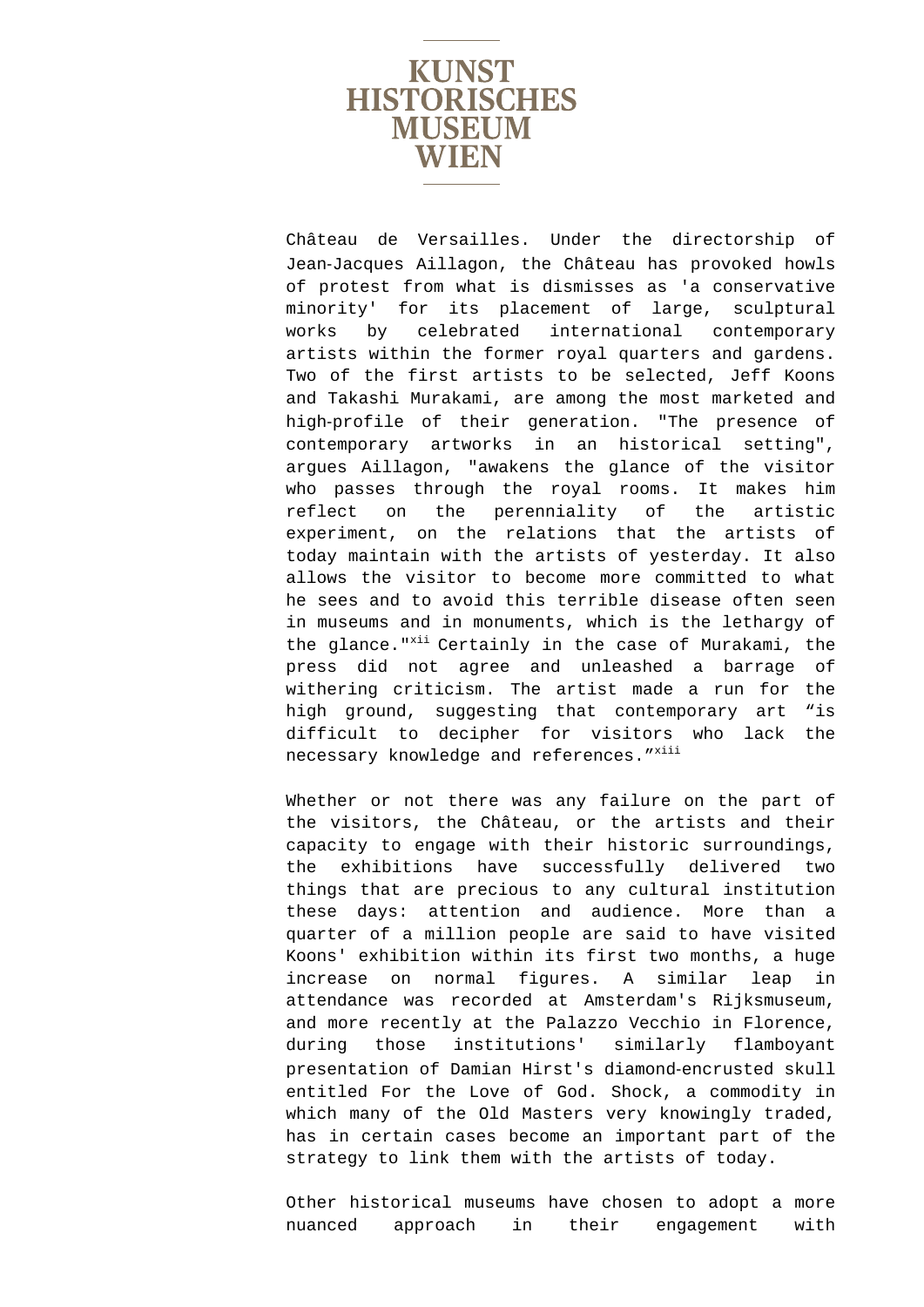

contemporary artists. More than thirty years ago, The National Gallery in London initiated a series of exhibitions titled 'The Artist's Eye', in which prominent artists such as David Hockney, Lucian Freud, Bridget Riley and Francis Bacon were invited to disrupt temporarily the usual historical display of the Gallery's paintings by making a selection of works and them hanging them in his or her own way. A small, personal 'collection', if you like, assembled from one much larger. The format took its cue from an earlier curatorial experiment, Andy Warhol's Raid the Icebox. Initiated by Dominique de Menil, the project presented an eclectic and typically irreverent selection of objects hand-picked by Warhol from the storage vaults of the Museum of Art, Rhode Island School of Design, at museums in three different cities in the United States during 1969-70. xiv

Where both projects succeeded was in their dismantling of conventional methods of historical display, and questioning of the value of certain objects over others. The artist was invited in as both curator and critic. While revealing unfamiliar aspects of familiar objects by altering their position and context, the process also serves to illuminate the selecting artist's own work, and the thinking and decisions that inform it. The challenge for the viewer is to match our eye to theirs, to understand the reasoning behind certain decisions. Tidy and familiar curatorial structures are dispensed with in favour of a more personal reinterpretation of the past, a form of historical argument that engages the museums' works as evidence and in doing so contributes to our reading and understanding of them.xv

The role of the artist as curator was recently questioned in an exhibition by the Dutch artist Willem de Rooij at the Neue Nationalgalerie, Berlin. The work of De Rooij focuses on issues of representation, and on the selection and combination of images from often diverse media, in an attempt to interrogate the conventions of institutional practice. 'Intolerance', as his commissioned project for Berlin was titled, brought together a group of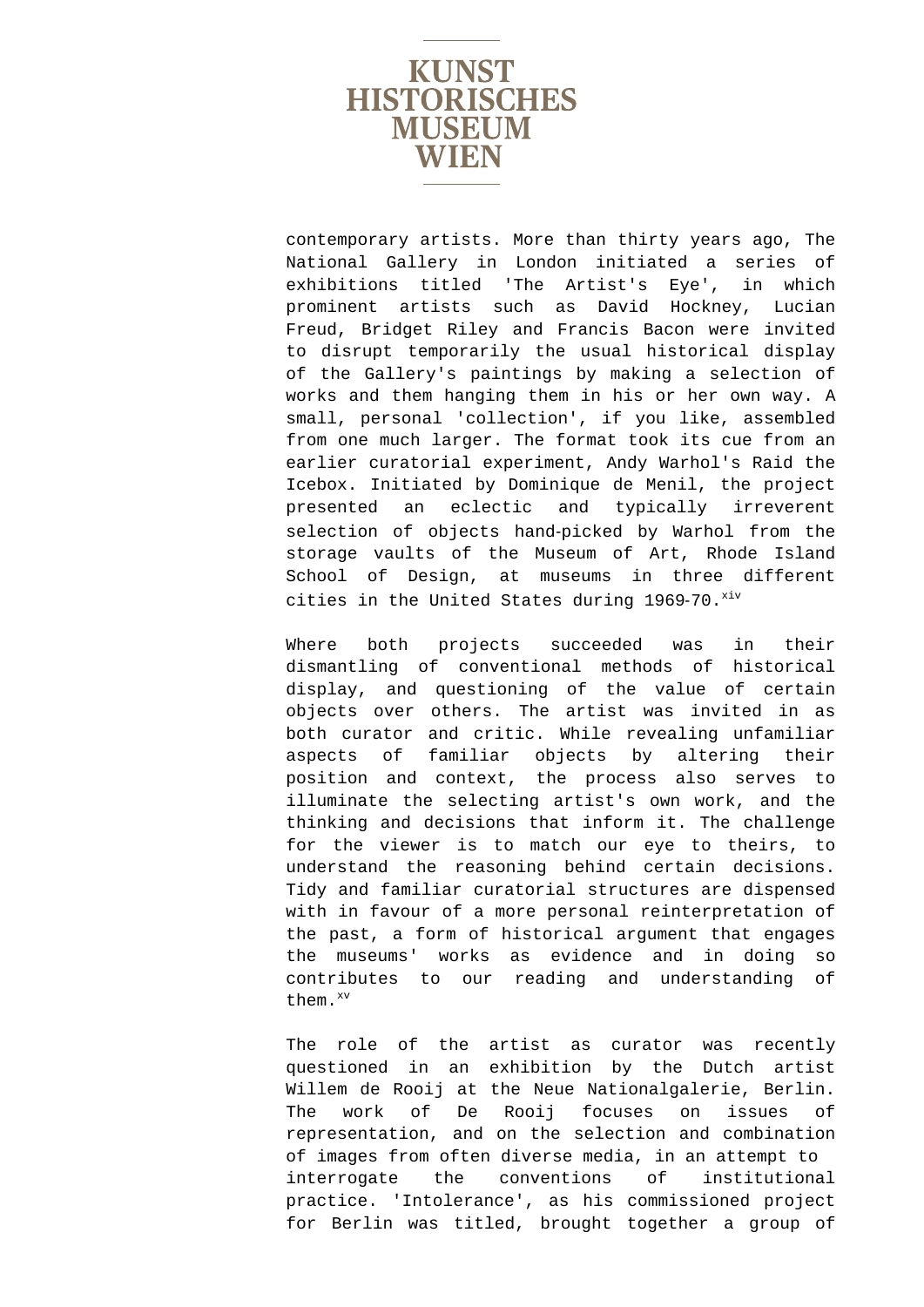

17th century Dutch bird paintings by Melchior d'Hondecoeter with a collection of 18th and 19th century feathered objects from Hawaii in what the museum's press material described as a 'three‐dimensional collage'. Walking through the exhibition, visitors were uncertain whether they were looking at a curated selection of art made by others, or in fact a large artwork made by de Rooij himself. "What struck me most", wrote curator Elena Filipovic in a review of the exhibition, "was the project's questioning of the ideological underpinnings of 'the exhibition' in the process. What was the difference, after all, between an (autonomous) artwork and an exhibition made of others' art works? If artists have, as we know, been long involved in curating, rarely have they presented their exhibitions as signed art works so explicitly as this."<sup>xvi</sup>

In recent years, a number of historical museums have engaged contemporary artists to contribute ideas to exhibition design and collection display. The Los Angeles County Museum of Art, for example, has collaborated with artists including Franz West (on the display of a collection of recently‐acquired Pacific Island art), Jorge Pardo (on the installation design of the museum's Pre‐Columbian art galleries), and Robert Irwin (whose landscaping of the museum's palm garden remains an ongoing project). This adventurous approach has been taken a step further at the Louvre in a series of permanent interventions within the museum's historic buildings. In previous centuries, painters such as Charles Le Brun, Eugène Delacroix and Jean‐Auguste‐Dominique Ingres all contributed to the artistic embellishment of the museum's architecture during their lifetimes. A certain froideur towards living artists that took hold of the museum during the late 19th and early 20th centuries ‐ epitomised by the museum's handling of Picasso, who had long desired to hang his work in the Grande Galerie and who was finally permitted to do so in 1947, on a single Tuesday when the building was closed to the public, and on the condition that they were removed by Wednesday ‐ meant that further invitations were not readily extended.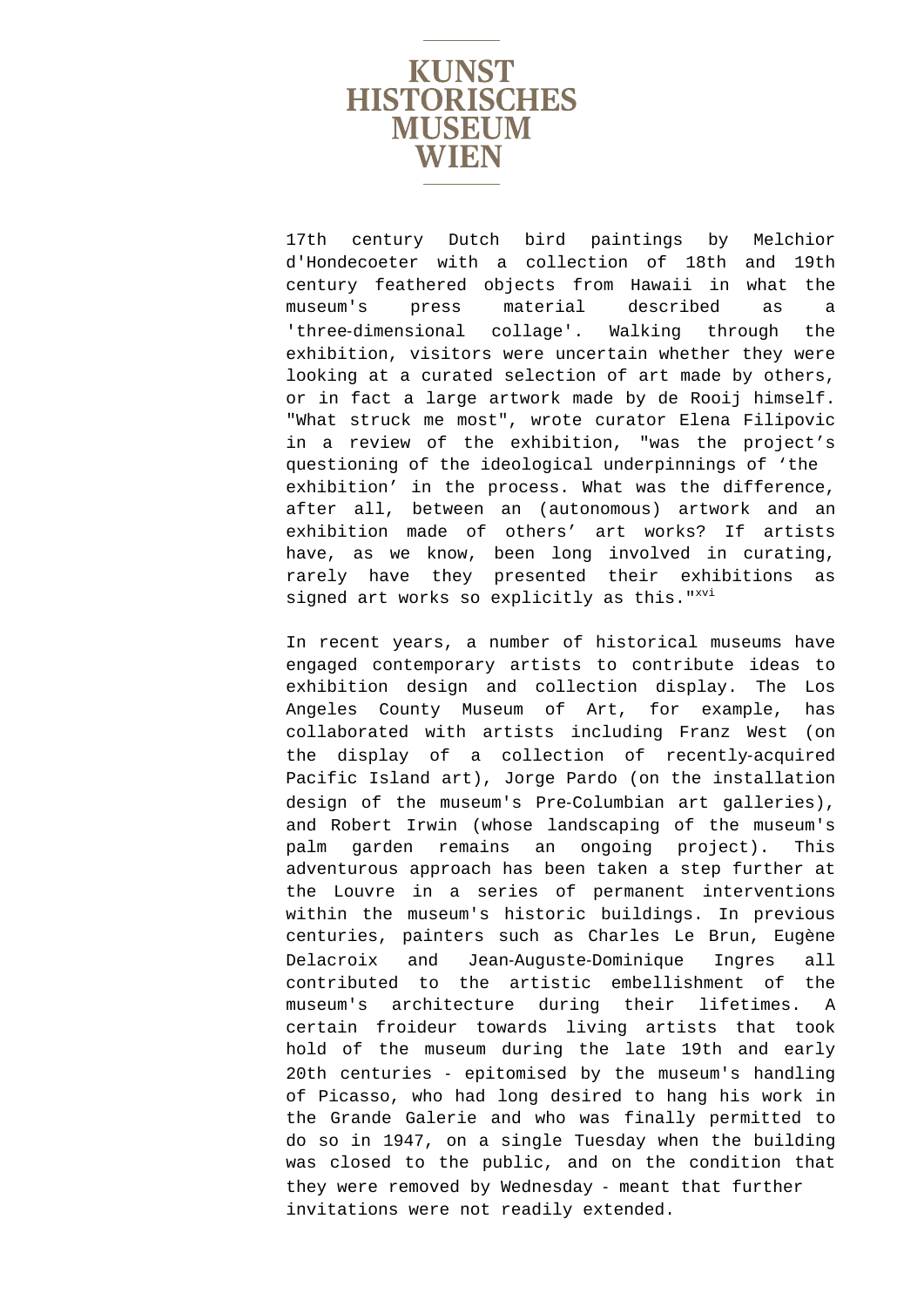

The practice was recently revived under the directorship of Henri Loyrette with commissioned works by Anselm Kiefer, François Morellet and most recently Cy Twombly, whose vast painted ceiling for the Salle des Bronzes was unveiled in 2010. "We're continuing with the renewal of history," Loyrette has stated. "The Louvre was always the home of living artists... I always say that in the Louvre's genes there's a need to incessantly move forward... For me, a museum that dies is a museum that doesn't arouse contemporary creation. It's a museum that no longer arouses the contemporary eye, and is no longer questioned by our contemporaries, but is instead turned exclusively toward its own heritage, and its own past."<sup>xvii</sup> Today the Louvre also actively engages with contemporary artists as part of its temporary exhibition programme. It is here, Loyrette admits, that "we can allow ourselves to be more adventurous, take risks, and sometimes make errors, because it's temporary."<sup>xviii</sup>

These are just a handful of the many contrasting approaches currently adopted by historical museums in their engagement with contemporary art and its makers. In examining their methods for such engagement, it is also interesting to examine their motives. Among the most frequently cited reasons for presenting projects with contemporary artists is the desire to increase the number of visitors, in large part through the capture of younger, more contemporary‐minded audiences, without overly antagonising the more conservative elements of their museums' regular constituency.

But beyond swollen attendance figures and the column inches of press attention that tend to accompany them, they are more essential, more fundamental reasons for historical museums to engage with living artists, reasons that take us back to their beginnings and to the spirit of Enlightenment that provided their ideological foundation. One of the primary objectives of such museums is to show their visitors where they stand in time and place, within the broader evolution of mankind. The great art of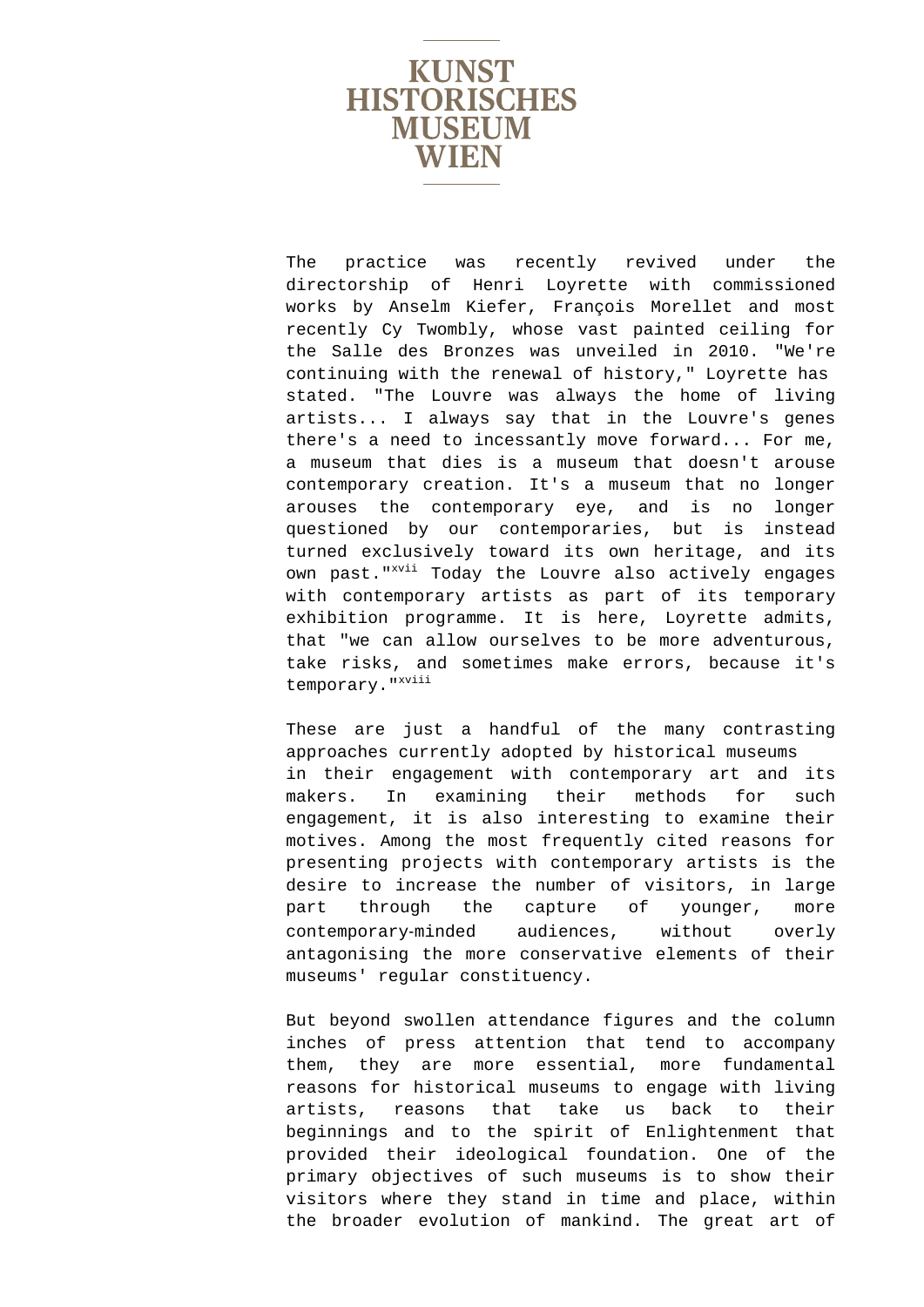

the past is great precisely it manages to communicate with us today in a manner independent of its time, that collapses time. "There has always been good painting and bad painting," wrote Hsieh Ho in the 6th century in 'Six Principles of Chinese Painting', "but in art, the terms ancient and modern do not have  $citizenship.$ "<sup>xix</sup>

To hold a conversation with the past, to seek a natural continuity even when it might at first appear both improbable and unpredictable, demands both simplicity and sophistication. It will provoke endless debate and the risk of failure, but it can also bring great reward. "The existing monuments form an ideal order among themselves," wrote T.S. Eliot, "which is modified by the introduction of the new work of art among them. The existing order is complete before the new work arrives; for order to persist after the supervention of novelty, the whole existing order must be, if ever so slightly, altered; and so the relations, proportions, values of each work of art toward the whole are readjusted; and this is conformity between the old and the new. Whoever has approved this idea of order... will not find it preposterous that the past should be altered by the present as much as the present is directed by the past."Xx

i Walter Sickert, quoted in The Artist's Eye: An Exhibition Selected by R.B. Kitaj at the National Gallery, London, exhibition catalogue, (London: The National Gallery,1980). ii In 1891, the picture collection was relocated (along with the other imperial collections) to the recently completed Kunsthistorisches Museum on Vienna's Ringstrasse. iii The educational role for such museums was not limited to fine art. The Victoria and Albert Museum, founded in London in 1852, was conceived as a repository of designs that could be copied and adapted for the purposes of modern industry.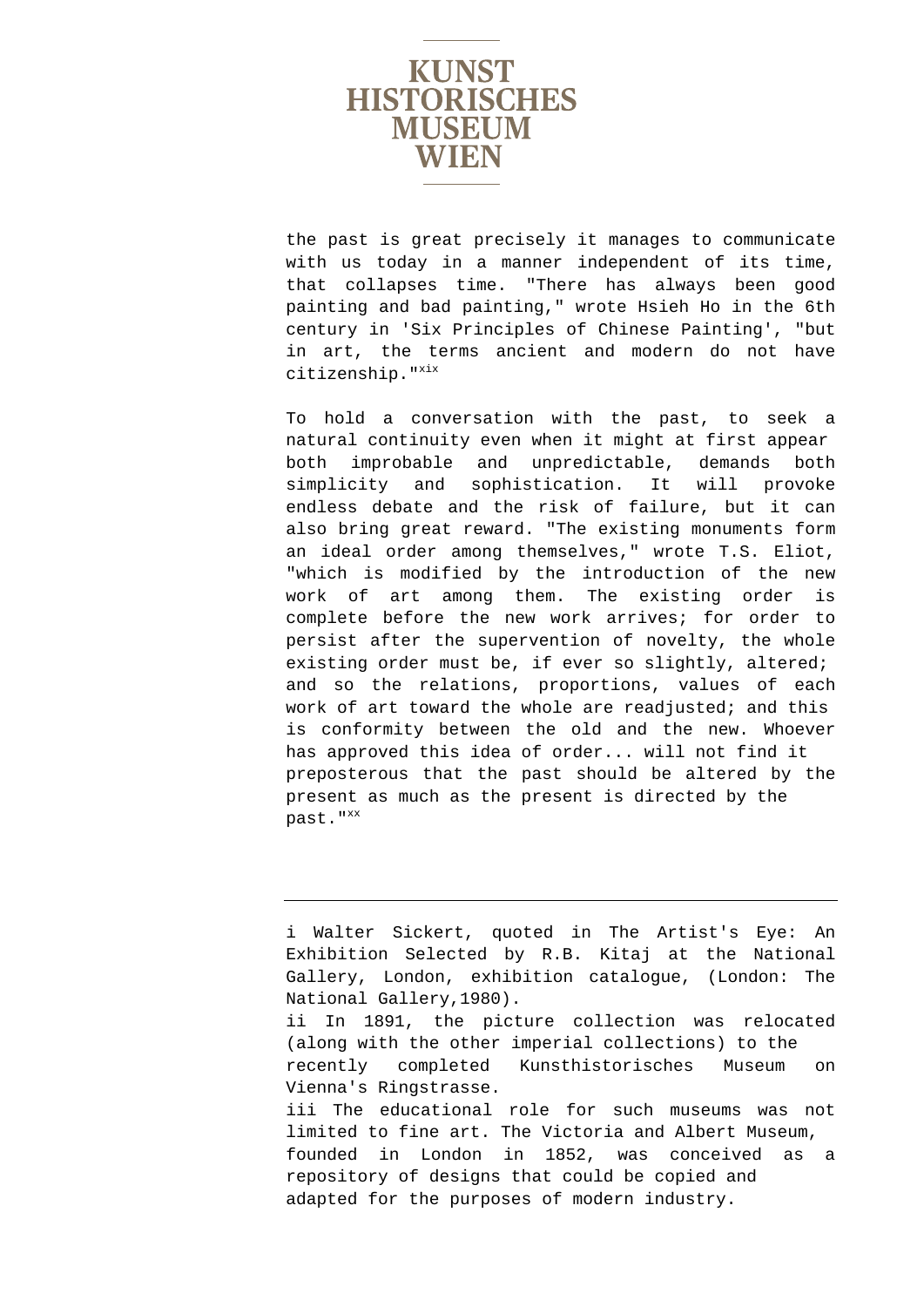

iv Herbert Read, "The Museum and The Artist," College Art Journal, Vol. 13, No. 4 (Summer, 1954), pp. 289‐294. v Paul Cezanne, quoted in Herbert Read, "The Museum and The Artist," College Art Journal, Vol. 13, No. 4 (Summer, 1954), pp. 289‐294. vi Sir Joshua Reynolds, quoted in James Hall, "A Sublime Roller Coaster Ride Through Art History," Tate Etc, No. 17 (Autumn, 2009). vii Robert Rosenblum, "Remembrance of Art Past", Encounters: New Art From Old, exhibition catalogue, (London: The National Gallery,2000), p. 8. viii Rosenblum, "Remembrance of Art Past", p. 13. ix R. B. Kitaj, introduction to The Artist's Eye: An Exhibition Selected by R.B. Kitaj at the National Gallery, London, exhibition catalogue, (London: The National Gallery,1980). x T. S. Eliot, "Tradition and the Individual Talent," 1917, reprinted in Perspecta, Vol. 19, (1982), pp. 36‐ 42. xi Vivian Rehberg, "Shock of the Old," Frieze, No. 134 (October 2010). xii Jean-Jacques Aillagon, quoted in "The Q&A: Jean-Jacques Aillagon, provocateur," The Economist Prospero blog (25 November 2010), www.economist.com/blogs/prospero/2010/11/takashi\_mura kami\_versailles. xiii Takashi Murakami, quoted in "International News Digest," Artforum.com blog (5 October 2010), http://artforum.com.cn/archive/3107. xiv Raid the Icebox I with Andy Warhol travelled from the Institute for the Arts, Rice University, Houston, Texas (29 October 1969 - 4 January 1970) to The Isaac Delgado Museum, New Orleans, Louisiana (17 January - 15 February 1970) to the Museum of Art, Rhode Island School of Design, Providence, Rhode Island (23 April - 30 June 1970). xv In recent years The National Gallery has taken further steps to integrate contemporary artists into the activities of the museum. Its board of trustees, for example, always includes at least one artist whose point of view is considered crucial in determining important questions of policy or direction. Since 1990, the museum has also operated an artist‐in‐residence programme, during which time